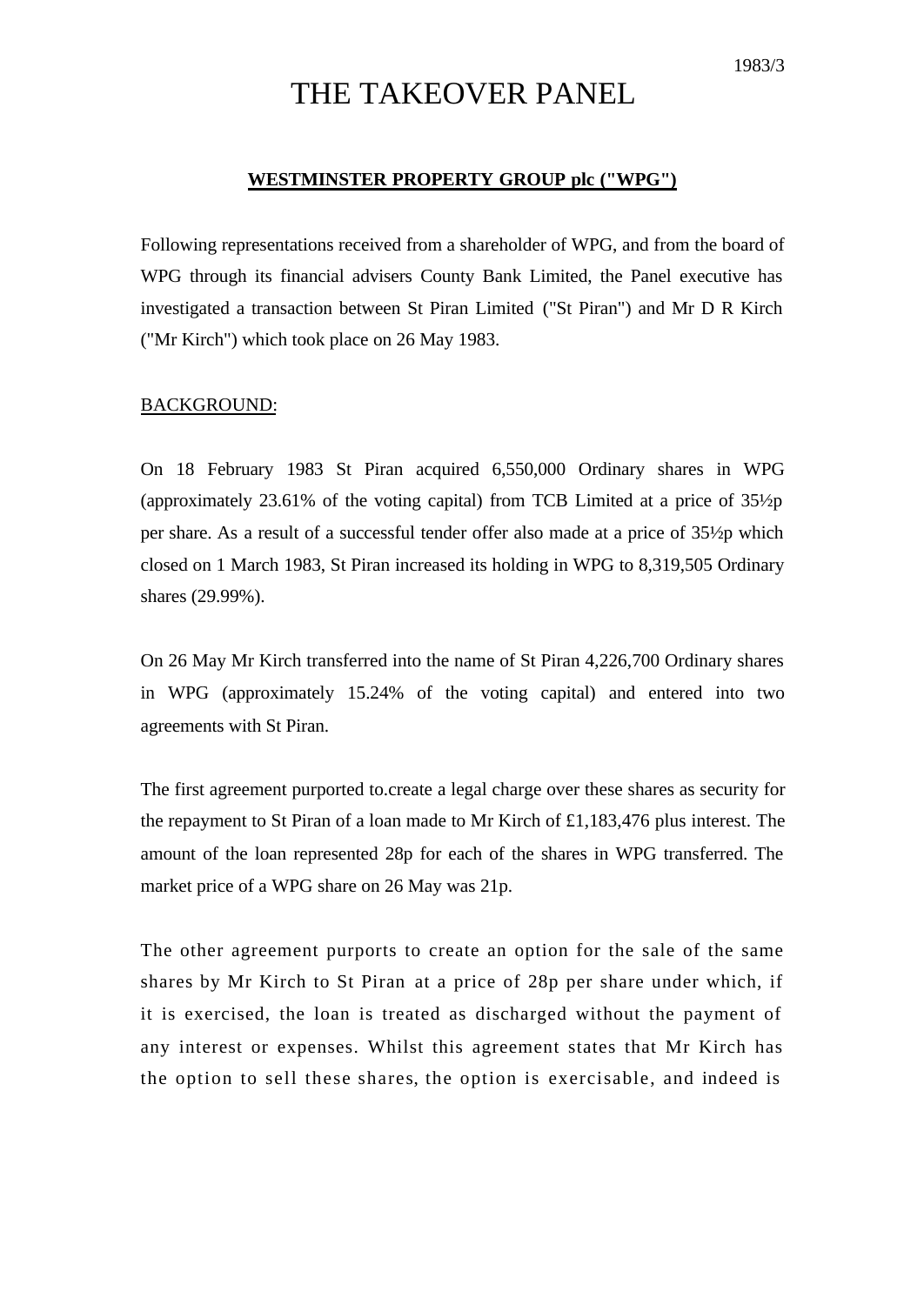automatically exercised, either if Mr Kirch fails to repay the loan on 1 June 1984, or if he serves on St Piran a notice directing St Piran to exercise the votes attaching to these shares at a General Meeting of WPG by voting contrary to the direction which St Piran is recommending to members of WPG. The Option is not capable of being exercised in any other way.

Although St Piran is required to cast the votes attaching to the shares in accordance with any directions which Mr Kirch may give under the legal charge, that document also contains a provision which denies to Mr Kirch any right of action in respect of any breach of that obligation.

#### RULING:

The Panel executive has discussed these arrangements with the parties involved and has had regard to the nature and circumstances of the agreements and, in particular, to their highly unusual terms. In the view of the Panel executive, the transaction as a whole amounts in substance to an immediate sale of the shares to St Piran with the retention by Mr Kirch of only limited contractual rights. For this reason, the Panel executive has concluded that, within the meaning of Rule 34 of the City Code, St Piran acquired the 4,226,700 Ordinary shares in WPG from Mr Kirch on 26 May 1983, and thereby acquired shares carrying more than 30% of the voting rights in WPG.

#### CONSEQUENCES OF RULING:

The consequence of such an acquisition is that St Piran, having acquired shares in WPG carrying approximately 45.23% of the voting rights, is obliged to extends a general offer to all other holders of Ordinary shares in WPG at the highest price paid by St Piran and any person acting in concert with it within the